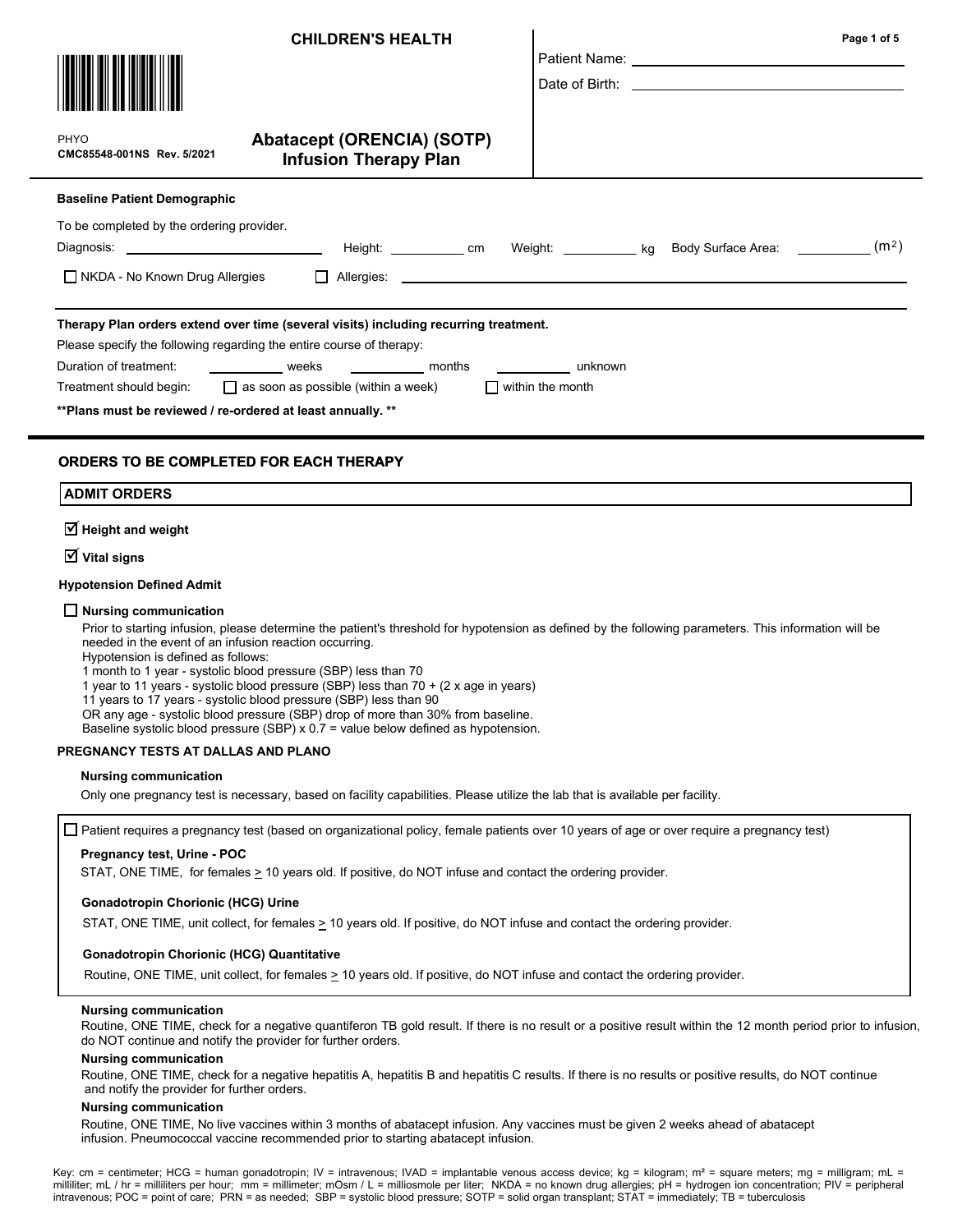## **CHILDREN'S HEALTH**



 $\mathbf{P}$ CMC85548-001NS Rev. 5/2021 PHYO

# Abatacept (ORENCIA) (SOTP) Infusion Therapy Plan

|  | Page 2 of 5 |  |  |  |
|--|-------------|--|--|--|
|--|-------------|--|--|--|

# ORDERS TO BE COMPLETED FOR EACH THERAPY

| <b>NURSING ORDERS, CONTINUED</b>                                                                                                                                                                                                                                                                               |
|----------------------------------------------------------------------------------------------------------------------------------------------------------------------------------------------------------------------------------------------------------------------------------------------------------------|
| Please select all appropriate therapy                                                                                                                                                                                                                                                                          |
| <b>IV START NURSING ORDERS</b>                                                                                                                                                                                                                                                                                 |
| Insert peripheral IV / Access IVAD<br>Place PIV if needed or access IVAD if available                                                                                                                                                                                                                          |
| lidocaine 1% BUFFERED (J-TIP LIDOCAINE)<br>0.2 mL, INTRADERMAL, PRN                                                                                                                                                                                                                                            |
| $\Box$ when immediate procedure needed<br>$\Box$ when procedure will take about 1 minute<br>$\Box$ patient / family preference for procedure                                                                                                                                                                   |
| Administration Instructions: NOTE: Do not use this medication in patients with bleeding disorders, platelets < 20,000, or in patients taking<br>anticoagulants, when accessing implanted ports or using a vein that will be utilized for chemotherapy administration, nor for pre-term infants or<br>neonates. |
| lidocaine - prilocaine (EMLA) cream<br><b>TOPICAL, PRN</b>                                                                                                                                                                                                                                                     |
| $\Box$ when more than 60 minutes are available before procedure<br>$\Box$ when procedure will take more than 1 hour                                                                                                                                                                                            |
| $\Box$ patient / family preference for procedure                                                                                                                                                                                                                                                               |
| Administration Instructions: NOTE: In children < 3 months of age, or < 5 kg in weight, maximum application time is 1 hour.                                                                                                                                                                                     |
| lidocaine - tetracaine (SYNERA) patch<br><b>TOPICAL, PRN</b>                                                                                                                                                                                                                                                   |
| $\Box$ when 20 - 30 minutes are available before procedure<br>$\Box$ when procedure will take more than 1 hour                                                                                                                                                                                                 |
| $\Box$ when anticipated pain is less than 5 mm from skin surface<br>$\Box$ patient / family preference for procedure                                                                                                                                                                                           |
| lidocaine with transparent dressing 4% kit<br><b>TOPICAL, PRN</b>                                                                                                                                                                                                                                              |
| $\Box$ when 20 - 30 minutes are available before procedure<br>$\Box$ when procedure will take more than 1 hour                                                                                                                                                                                                 |
| patient / family preference for procedure<br>$\Box$                                                                                                                                                                                                                                                            |
| <b>Heparin flush</b>                                                                                                                                                                                                                                                                                           |
| heparin flush                                                                                                                                                                                                                                                                                                  |
| 10 - 50 units, INTRAVENOUS, PRN, IV line flush. Per protocol, heparin should not be used to flush peripheral IVs. This heparin flush should be<br>used with all central lines including IVADs, with the exception of de-accessing the IVAD.                                                                    |

Patient Name: \_ Date of Birth: \_

#### heparin flush

100 - 300 units, INTRAVENOUS, PRN, IV line flush. Per protocol, heparin should not be used to flush peripheral IVs. For use only when de-accessing IVADs.

#### Sodium chloride flush

#### Sodium chloride flush 0.9% injection

1 - 20 mL, INTRAVENOUS, PRN, IV line flush

#### Sodium chloride - preserative free 0.9% injection

1 - 30 mL, INTRAVENOUS, PRN, IV line flush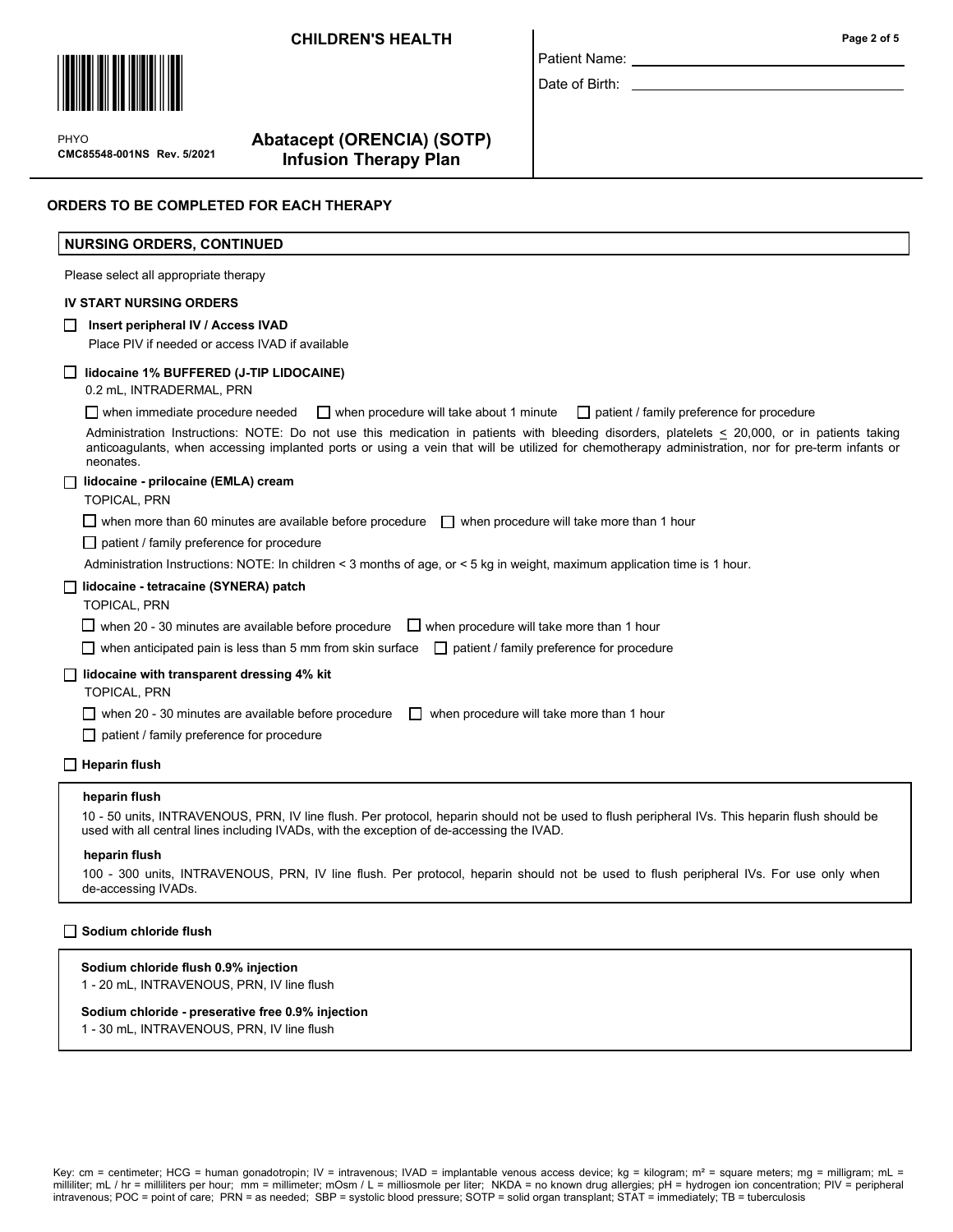## CHILDREN'S HEALTH **Page 3 of 5**



 $\mathbf{P}$ CMC85548-001NS Rev. 5/2021 PHYO

PRE - PROCEDURE LABS

# Abatacept (ORENCIA) (SOTP) Infusion Therapy Plan

# ORDERS TO BE COMPLETED FOR EACH THERAPY

| ☑      | <b>Complete Blood Count with Differential</b><br>Unit collect                        | <b>INTERVAL: Every visit</b> |                                |                                  |
|--------|--------------------------------------------------------------------------------------|------------------------------|--------------------------------|----------------------------------|
| ⊠      | <b>Sedimentation Rate Erythrocyte</b><br>Unit collect                                | <b>INTERVAL: Every visit</b> |                                |                                  |
| ☑      | <b>Basic Metabolic Panel</b><br>Unit collect                                         | <b>INTERVAL: Every visit</b> |                                |                                  |
| ☑      | <b>Magnesium</b><br>Unit collect                                                     | <b>INTERVAL: Every visit</b> |                                |                                  |
| ☑      | <b>Phosphorus</b><br>Unit collect                                                    | <b>INTERVAL: Every visit</b> |                                |                                  |
| ⊽      | <b>Hepatic Function Panel</b><br>Unit collect                                        | <b>INTERVAL: Every visit</b> |                                |                                  |
| ☑      | <b>Gamma Glutamyl Transferase</b><br>Unit collect                                    | <b>INTERVAL: Every visit</b> |                                |                                  |
| $\Box$ | <b>Sirolimus</b><br>Unit collect, needs to be drawn PRIOR to morning dose            | <b>INTERVAL: Once</b>        | DEFER UNTIL: ____________      | <b>DURATION: For 1 treatment</b> |
| $\Box$ | Tacrolimus<br>Unit collect, needs to be drawn PRIOR to morning dose                  | <b>INTERVAL: Once</b>        | DEFER UNTIL: New York Products | <b>DURATION: For 1 treatment</b> |
| ப      | <b>Cyclosporine Random</b><br>Unit collect, needs to be drawn PRIOR to morning dose. | <b>INTERVAL: Once</b>        | DEFER UNTIL:                   | <b>DURATION: For 1 treatment</b> |

Patient Name: Date of Birth: \_

## INTRA-PROCEDURE

# $\overline{\textsf{y}}$  Vital signs

Baseline vital prior to start of infusion, then every 15 minutes during abatacept infusion and for 30 minutes after infusion completed.

# $\overline{\textbf{y}}$  Physician Communication Order

| Dose of abatacept as follows. Please enter the dose of abatacept in "mg" to facilitate prior authorization requirements. |  |
|--------------------------------------------------------------------------------------------------------------------------|--|
| < 75 kg = 10 mg / kg /dose                                                                                               |  |
| 75 to 100 kg = 750 mg / dose                                                                                             |  |
| $>$ 100 kg = 1,000 mg / dose                                                                                             |  |
| The following order is for loading doses at weeks 0, 2 and 4.                                                            |  |
|                                                                                                                          |  |

|                                                                                                                                     | INTERVAL: Every Visit DEFER UNTIL: _____________ | <b>DURATION: For 3 treatments</b> |
|-------------------------------------------------------------------------------------------------------------------------------------|--------------------------------------------------|-----------------------------------|
| Loading dose given at week 0, 2, and 4. Administer through a 0.2 - 1.2 micron low protein - binding filter. Infuse over 30 minutes. |                                                  |                                   |
| Dose: ___________                                                                                                                   |                                                  |                                   |

# $\overline{\textbf{y}}$  Physician Communication Order

Dose of abatacept as follows. Please enter the dose of abatacept in 'mg' to facilitate prior authorization requirements.

- < 75 kg = 10 mg / kg / dose
- 75 to  $100 \text{ kg} = 750 \text{ mg}$  / dose > 100 kg = 1,000 mg / dose

The following order is for maintenance dosing every 4 weeks to start at week 8 (4 weeks after loading doses)

| $\overline{M}$ abatacept in sodium chloride 0.9% infusion MTERVAL: Every Visit DEFER UNTIL: _____________ DURATION: Until Discontinued |  |  |
|----------------------------------------------------------------------------------------------------------------------------------------|--|--|
| <b>Maintenance dose</b> every 4 weeks. Administer through a 0.2 - 1.2 micron low protein - binding filter. Infuse over 30 minutes.     |  |  |
| Dose:                                                                                                                                  |  |  |

# $\overline{\textbf{y}}$  Therapy Appointment Request

## Please select department for the therapy appointment request:

Expires in 365 days

|  | □ Dallas Special Procedures □ Plano Infusion Center □ Dallas Allergy □ Dallas Transplant □ Dallas Neurology |  |  |  |
|--|-------------------------------------------------------------------------------------------------------------|--|--|--|
|--|-------------------------------------------------------------------------------------------------------------|--|--|--|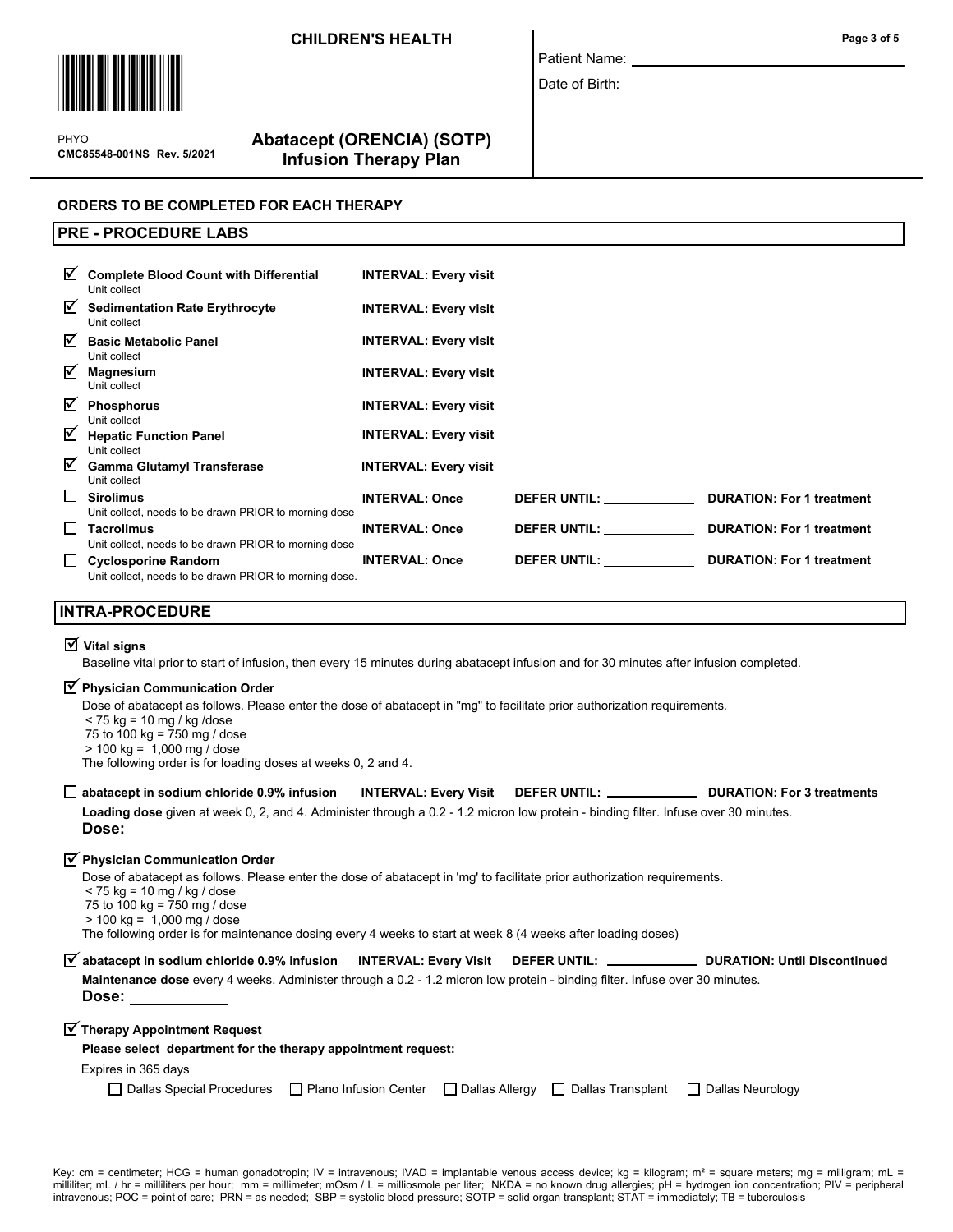## CHILDREN'S HEALTH Page 4 of 5



 $\mathbf{P}$ CMC85548-001NS Rev. 5/2021 PHYO

# Abatacept (ORENCIA) (SOTP) Infusion Therapy Plan

## ORDERS TO BE COMPLETED FOR EACH THERAPY

#### EMERGENCY MEDICATIONS

# $\overline{\mathcal{A}}$  Nursing communication

1. Hives or cutaneous reaction only – no other system involvement PATIENT IS HAVING A DRUG REACTION:

- a. Stop the infusion
- b. Give diphenhydramine as ordered
- c. Check heart rate, respiratory rate and blood pressure every 5 minutes until further orders from provider.
- d. Connect patient to monitor (cardiac / apnea, blood pressure and oxygen saturation) if not already on one
- e. Notify provider for further orders
- 2. Hives or cutaneous reaction plus one other system, i.e. abdominal cramping, vomiting, hypotension, altered mental status, respiratory distress, mouth / tongue swelling

#### PATIENT IS HAVING ANAPHYLAXIS:

a. Stop the infusion

- b. Call code do not wait to give epinephrine
- c. Give epinephrine as ordered
- d. Notify provider
- e. Check heart rate, respiratory rate and blood pressure every 5 minutes until the code team arrives.
- f. Connect patient to monitor (cardiac / apnea, blood pressure and oxygen saturation), if not already on one.
- Give diphenhydramine once as needed for hives g.
- h. May repeat epinephrine every 5 minutes x 2 doses for persistent hypotension and respiratory distress with desaturation until code team arrives.

Patient Name: Date of Birth:

i. May give albuterol as ordered for wheezing with oxygen saturation stable while waiting for code team, continue to monitor oxygen saturation.

#### Hypotension is Defined as Follows:

1 month to 1 year – systolic blood pressure (SBP) less than 70

- 1 year to 11 years systolic blood pressure (SBP) less than 70 + (2 x age in years)
- 11 years to 17 years systolic blood pressure (SBP) less than 90
- OR any age systolic blood pressure (SBP) drop more than 30% from baseline.

Baseline systolic blood pressure (SBP) x  $0.7$  = value below defined as hypotension.

#### $\Box$  EPINEPHrine Injection Orderable For Therapy Plan (AMPULE / EPI - PEN JR. / EPI - PEN) 0.01 mg / kg

0.01 mg / kg, INTRAMUSCULAR, EVERY 5 MINUTES PRN, for anaphylaxis and may be repeated for persistent hypotension and respiratory distress with desaturation until the code team arrives, for 3 doses Use caution with PIV administration. This solution has a pH < 5, or a pH > 9, or an osmolality > 600 mOsm / L.

Dose:

#### □ Cardio / Respiratory Monitoring

### Rationale for Monitoring: High risk patient (please specify risk)

- $\Box$  Clinically significant cardiac anomalies or dysrhythmias
- $\square$  Recent acute life-threatening event
- $\Box$ <br> Unexplained or acutely abnormal vital signs
- $\Box$  Artificial airway (stent, tracheostomy, oral airway)
- $\Box$  Acute, fluctuating or consistent oxygen requirements
- Monitor Parameters (select all that apply):  $\Box$  Heart rate  $\Box$  Oxygen saturation  $\Box$  Respiratory rate
- Telemetry Required:  $\square$  Yes  $\square$  No

#### □ diphenhydrAMINE injection

1 mg / kg, INTRAVENOUS, ONCE PRN, for hives or cutaneous reaction, for 1 dose maximum dose = 50 mg per dose, 300 mg per day. Dose:

#### $\Box$  Albuterol for aerosol

0.25 mg / kg., INHALATION ONCE PRN, for wheezing, but oxygen saturations stable while waiting for code team, continue to monitor oxygen saturation for 1 dose

Dose: